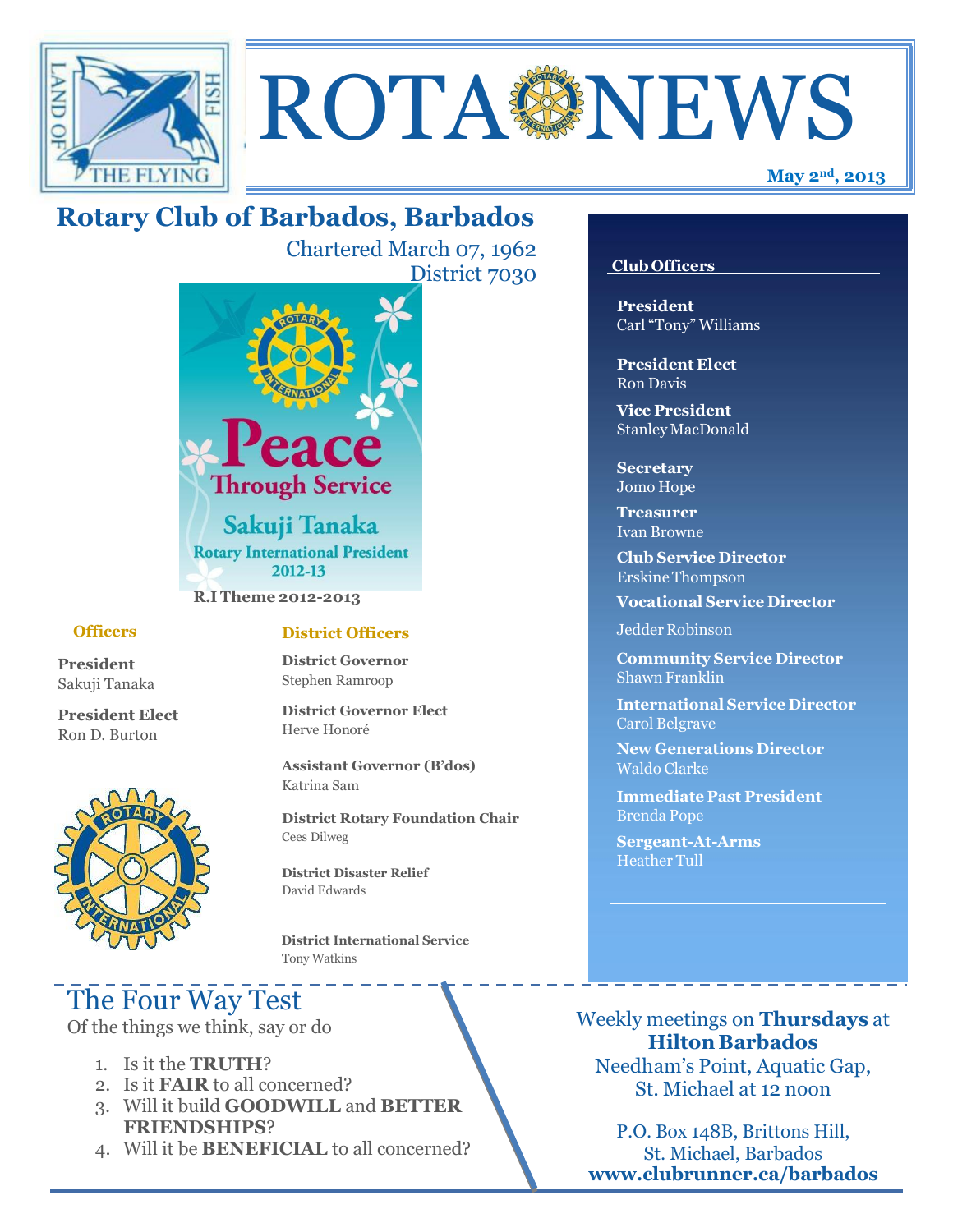### **HIGHLIGHTS FROM THE DISTRICT CONFERENCE.**



**Sir John Watts being recognised at the PETS by DGE Herve Honore. (At 90 yrs old, he is the oldest living PDG)**



**A display of the flags representing the 13 nations at the Conference.**



**DG Nominee PP Milton Inniss being congratulated after he was elected.**



**About 400 billion gallons water is used** 

## **Meeting Details**

At our Fellowship Meeting held on Thursday, April 25<sup>th</sup>, 2013

## Sgt-at-Arms: **Kim Tudor**

- Fines \$223.11<br>Raffle \$79.00
	- $$79.00$
- Attendance 61%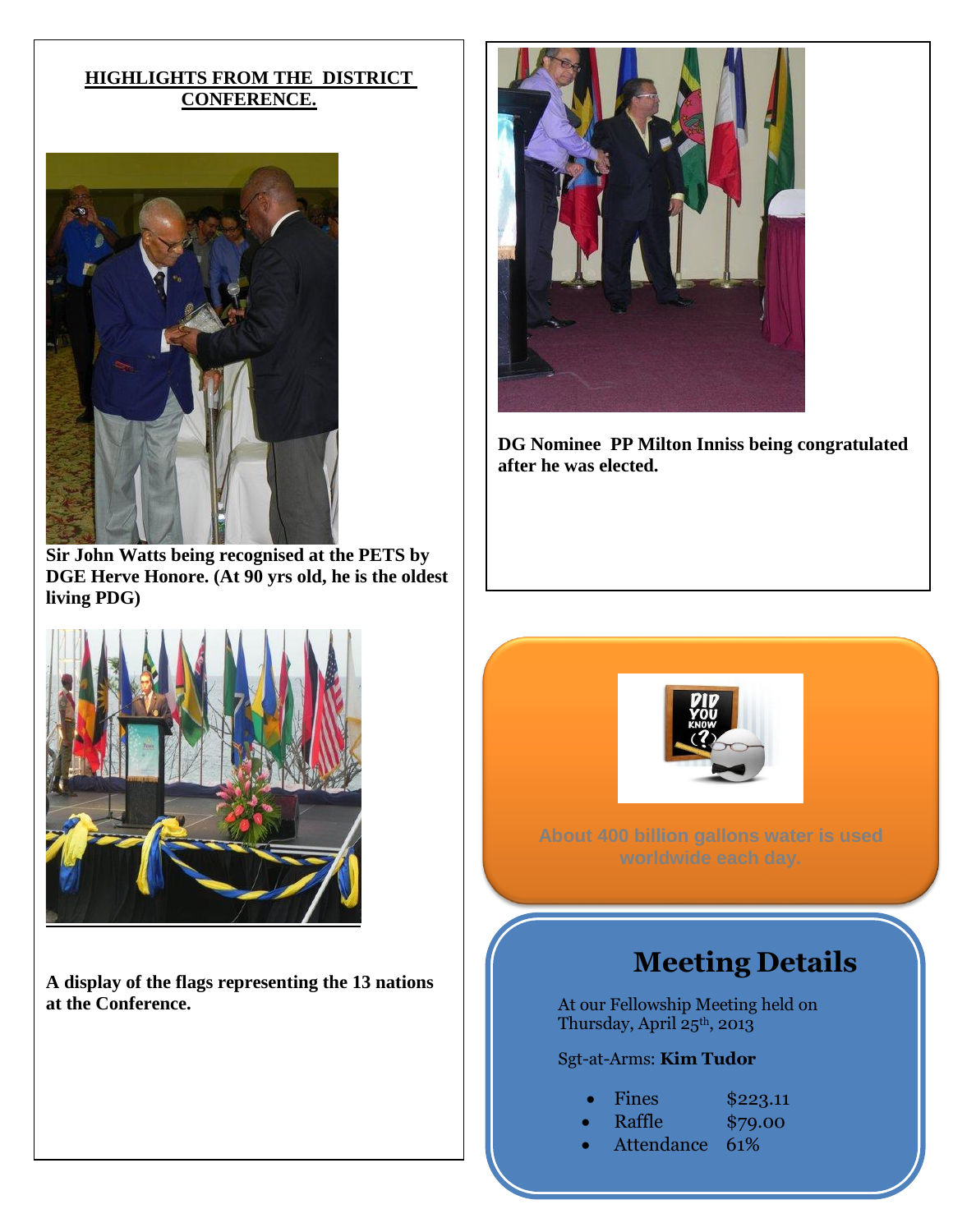## **HIGHLIGHTS FROM THE DISTRICT CONFERENCE.**

### **District Matters.**

- PP Milton Inniss was voted as District Governor Nominee for the period 2015-16. The existing method for choosing a DG nominee is via a nominating committee. Alternatively, this could be done by balloting via mail or voting by ballot at the District Conference. There was extensive discussion on this method but a proposed resolution on the method of selection/election will not be in full effect before the District Conference in 2014.
- It was observed that the District was not operating in a manner in keeping with the Manual of Procedure regarding the selection of a Governor.
- The new grant system via Future Vision will be implemented in the District from July 01, 2013.
- The financial year end reporting was deficient insufficient notes to the accounts, no budget, no comparative information, income statement only and no balance sheet.
- Decisions taken at the District Conferences are not being recorded in any standard format e.g. via minutes.
- The District Conference for 2014 will be in Martinique from April 22-26.
- Some AG's are not aware of the basic tenets of Rotary – e.g. some Clubs use money from public fundraising ventures to shore up Club Accounts.

#### **Rotary International.**

- Marni Nixon from RI Staff provided a synopsis on the usage of the Rotary website. She encouraged members to explore "Rotary Central' which can be accessed via "Member Access". Rotarians were encouraged to use the webinars - either live or recorded to expand their knowledge about Rotary.
- RI Representative- Director C Grant Wilkins encouraged members to make donations for Polio Plus. This would assist Rotary in attaining its goal of totally eradicating polio.

You may also learn more about packaged

#### **Rotary International.**

- Marni Nixon from RI Staff provided a synopsis on the usage of the Rotary website. She encouraged members to explore "Rotary Central' which can be accessed via "Member Access". Rotarians were encouraged to use the webinars - either live or recorded to expand their knowledge about Rotary.
- RI Representative Director C Grant Wilkins encouraged members to make donations for Polio Plus. This would assist Rotary in attaining its goal of totally eradicating polio.

#### **Rotary Foundation.**

- Via varying on the spot pledges from various Clubs, Polio Chair – PP Raj Jadoo raised some US\$56K. Initially, his aim was to raise US\$25K which he said he would match. The US\$25K was raised and matched and an additional \$6K was pledged from the Clubs.
- Rotarians are encouraged to learn more about grants by registering for a free one hour webinar on April 30 or May 02, 2013 at [http://ow.ly/igsCm.](http://ow.ly/igsCm)
- You may also learn more about packaged grants at [www.rotary.org/en/grants/grants-basics/explore](http://www.rotary.org/en/grants/grants-basics/explore-grants/packaged-grants)[grants/packaged-grants.](http://www.rotary.org/en/grants/grants-basics/explore-grants/packaged-grants)

#### **Club Matters**

 It was emphasised that Clubs should promote the Rotary Brand

(1) Via the various media - let all stakeholders be aware of what we do and

(2) As far as possible show the PR video to sponsors, schools, club members and in any forum which would promote Rotary.

- In an effort to retain existing Rotarians, particularly newer members, ensure that they are engaged. As far as possible have them hold Board positions or positions as Chairpersons.
- Execute more joint projects with Rotaractors & Interactors. This would make them feel more involved rather than merely assigning them to subsidiary roles to facilitate sponsoring Club project execution.
- Actively use Foundation Alumni former GSE & Ambassadorial scholars and former Rotaractors and Interactors as sources to recruit new members.